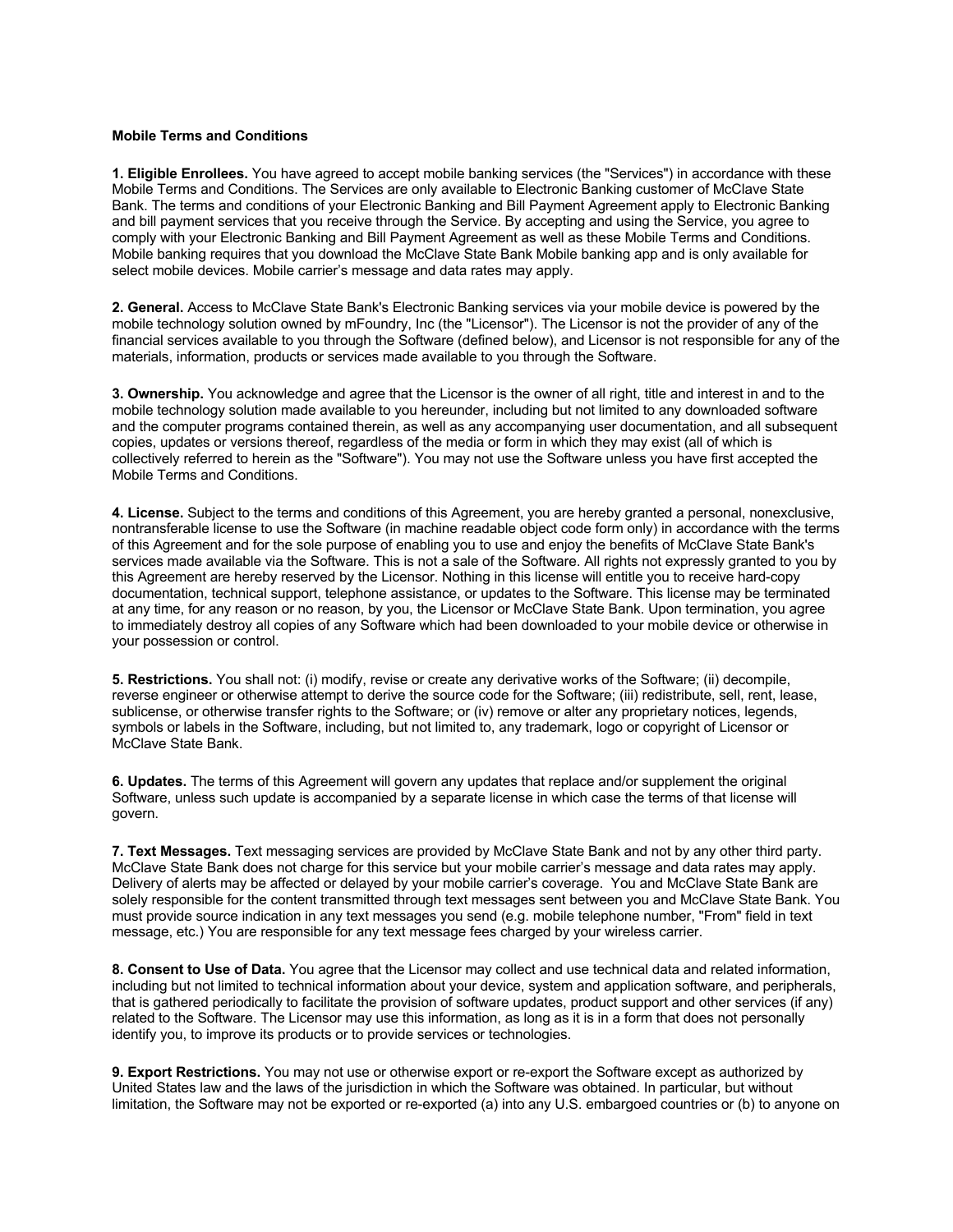the U.S. Treasury Department's list of Specially Designated Nationals or the U.S. Department of Commerce Denied Person's List or Entity List. By using the Software, you represent and warrant that you are not located in any such country or on any such list. You also agree that you will not use the Software for any purposes prohibited by United States law, including, without limitation, the development, design, manufacture or production of nuclear, missiles, or chemical or biological weapons.

**10. U.S. Government Restricted Rights.** The Software is commercial computer software subject to RESTRICTED RIGHTS. In accordance with 48 CFR 12.212 (Computer software) or DFARS 227.7202 (Commercial computer software and commercial computer software documentation), as applicable, the use, duplication, and disclosure of the Software by the United States of America, its agencies or instrumentalities is subject to the restrictions set forth in this Agreement.

**11. Disclaimer of Warranty.** THE SOFTWARE IS PROVIDED ON AN 'AS IS' AND 'AS AVAILABLE' BASIS WITHOUT WARRANTIES OF ANY KIND, EITHER EXPRESS OR IMPLIED, INCLUDING, BUT NOT LIMITED TO, THE IMPLIED WARRANTIES OF MERCHANTABILITY, FITNESS FOR A PARTICULAR PURPOSE AND NON-INFRINGEMENT. NO WARRANTY IS PROVIDED THAT THE SOFTWARE WILL BE FREE FROM DEFECTS OR VIRUSES OR THAT OPERATION OF THE SOFTWARE WILL BE UNINTERRUPTED. YOUR USE OF THE SOFTWARE AND ANY MATERIAL OR SERVICES OBTAINED OR ACCESSED VIA THE SOFTWARE IS AT YOUR OWN DISCRETION AND RISK, AND YOU ARE SOLELY RESPONSIBLE FOR ANY DAMAGE RESULTING FROM THEIR USE. SOME JURISDICTIONS DO NOT ALLOW THE EXCLUSION OF CERTAIN WARRANTIES, SO SOME OF THE ABOVE LIMITATIONS MAY NOT APPLY TO YOU.

**12. Limitation of Liability.** TO THE MAXIMUM EXTENT PERMITTED BY APPLICABLE LAW, IN NO EVENT WILL MFOUNDRY OR ITS AFFILIATES OR LICENSORS BE LIABLE FOR ANY DAMAGES ARISING OUT OF THE USE OR INABILITY TO USE THE SOFTWARE, INCLUDING BUT NOT LIMITED TO ANY GENERAL, SPECIAL, INCIDENTAL OR CONSEQUENTIAL DAMAGES, EVEN IF ADVISED OF THE POSSIBILITY THEREOF, AND REGARDLESS OF THE LEGAL OR EQUITABLE THEORY (CONTRACT, TORT OR OTHERWISE) UPON WHICH ANY CLAIM IS BASED. IN ANY CASE, THE LICENSOR'S LIABILITY ARISING OUT OF THE USE OR INABILITY TO USE THE SOFTWARE SHALL NOT EXCEED IN THE AGGREGATE THE SUM OF THE FEES PAID BY YOU FOR THIS LICENSE. SOME JURISDICTIONS DO NOT ALLOW THE LIMITATION OR EXCLUSION OF LIABILITY FOR CERTAIN TYPES OF DAMAGES, SO SOME OF THE ABOVE LIMITATIONS MAY NOT APPLY TO YOU.

**13. Miscellaneous**. This Agreement constitutes the entire agreement between you and the Licensor concerning the subject matter hereof. This Agreement will be governed by and construed in accordance with the laws of the state of California, excluding that body of laws pertaining to conflict of laws. If any provision of this Agreement is determined by a court of law to be illegal or unenforceable, such provision will be enforced to the maximum extent possible and the other provisions will remain effective and enforceable. All disputes relating to this Agreement are subject to the exclusive jurisdiction of the courts of California and you expressly consent to jurisdiction and venue thereof and therein. This Agreement and all related documentation is and will be in the English language. The application of the United Nations Convention on Contracts for the International Sale of Goods is hereby expressly waived and excluded.

## END USER TERMS FOR SMS

The services are separate and apart from any other charges that may be assessed by your wireless carrier for text messages sent to or received from McClave State Bank. You are responsible for any fees or other charges that your wireless carrier may charge for any related data or message services, including without limitation for short message service.

The services are provided by McClave State Bank and not by any other third party. You and McClave State Bank are solely responsible for the content transmitted through the text messages sent to and from McClave State Bank. You must provide source indication in any messages you send (e.g., mobile telephone number, 'From' field in text message, etc.).

## Mobile Check Deposit Service (Service)

This Service is designed to allow you to present an image of a legal representation, as defined by federal law, of a check to be deposited into your McClave State Bank checking or savings account electronically. Mobile checks are subject to verification and may not be available for immediate withdrawal. Data connection required. Wireless carrier fees may apply.